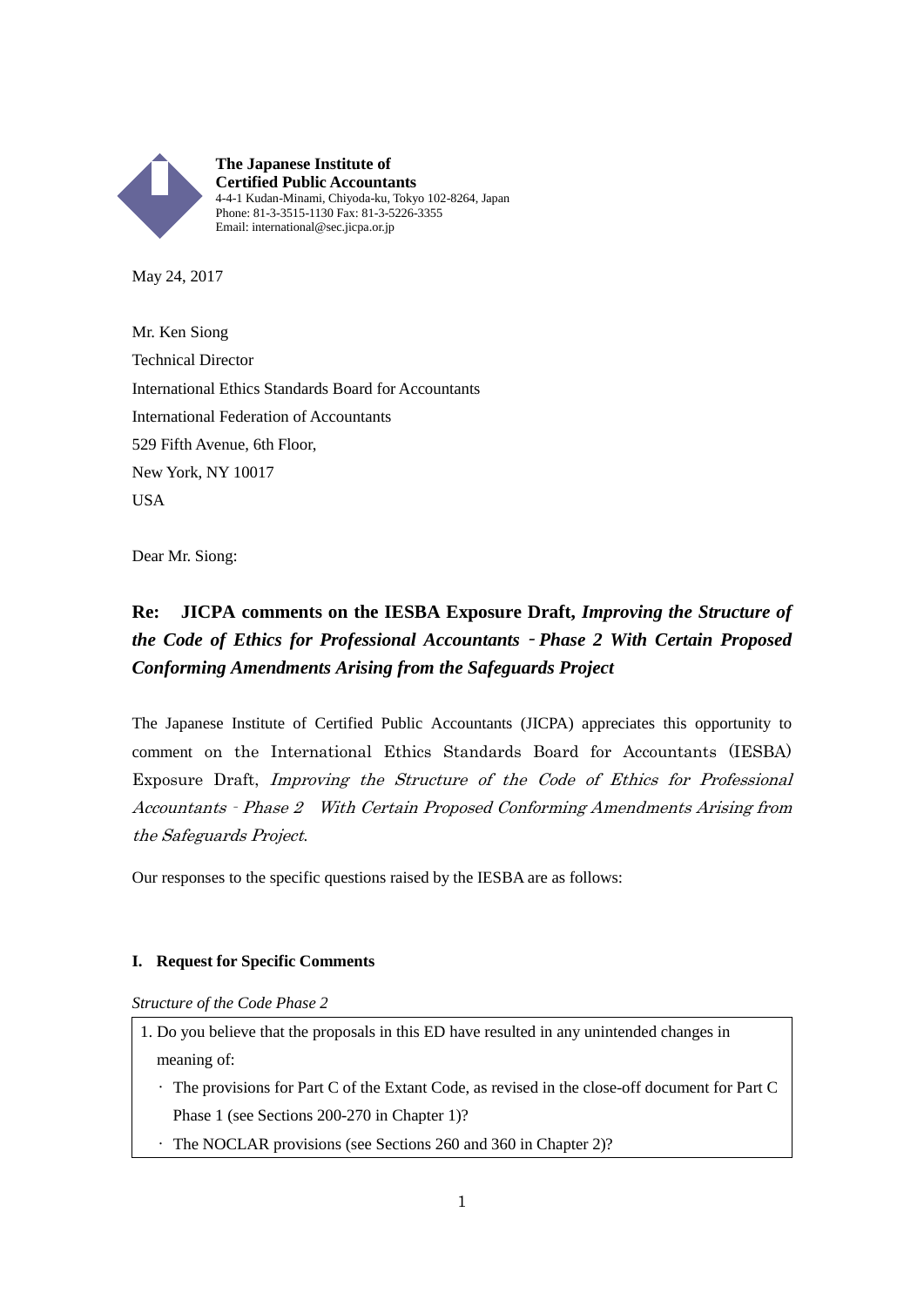- The revised provisions regarding long association (see Sections 540 and 940 in Chapter 3)?
- The provisions addressing restricted use reports in the extant Code (see Section 800 in Chapter 4)?
- The provisions relating to independence for other assurance engagements (Part 4B in Chapter 5)?

If so, please explain why and suggest alternative wording.

(Comment)

We believe that the proposals in this ED have resulted in unintended changes in meaning of the provisions for Part C of the Extant Code, as revised in the close-off document for Part C Phase 1 as follows:

- ・In paragraph 200.1 in this ED, it is prescribed that, "This Part …. to be alert for such facts and circumstances." However, in the close-off document, it is prescribed that "This part …. to be alert for such circumstances and relationships." Since this project is predicated on the assumption that the meaning of any provision is not to be altered, we propose to consider changing it back to the wording of the close-off document.
- ・In paragraph 200.1, it is prescribed that, "Therefore, professional accountants in business are required to be alert for …." However, in the close-off document, it is prescribed that "Therefore, the professional accountant is encouraged to be alert for …." Since this project is predicated on the assumption that the meaning of any provision is not to be altered, we propose to consider changing it back to the wording of the close-off document.

2. Do you believe that the proposals are consistent with the key elements of the restructuring as described in Section III of this Explanatory Memorandum?

(Comment)

We do not believe that the proposals are consistent with the key elements of the restructuring in the following points:

1) In order to improve usability of the Code, the numbering should be more understandable, straightforward and consistent with the rule for grouping which should be easy to search. This exposure draft adopts the numbering system with respect to numbering paragraphs of "application material" where the grouping based on theme is numbered before the letter "A" and an index number is placed after the letter "A" for each detailed provision like XX.1 A1, XX.2 A1, XX.2 A2 and XX.3 A1. However, it seems that the grouping rules and numbering system are not always unified and consistent.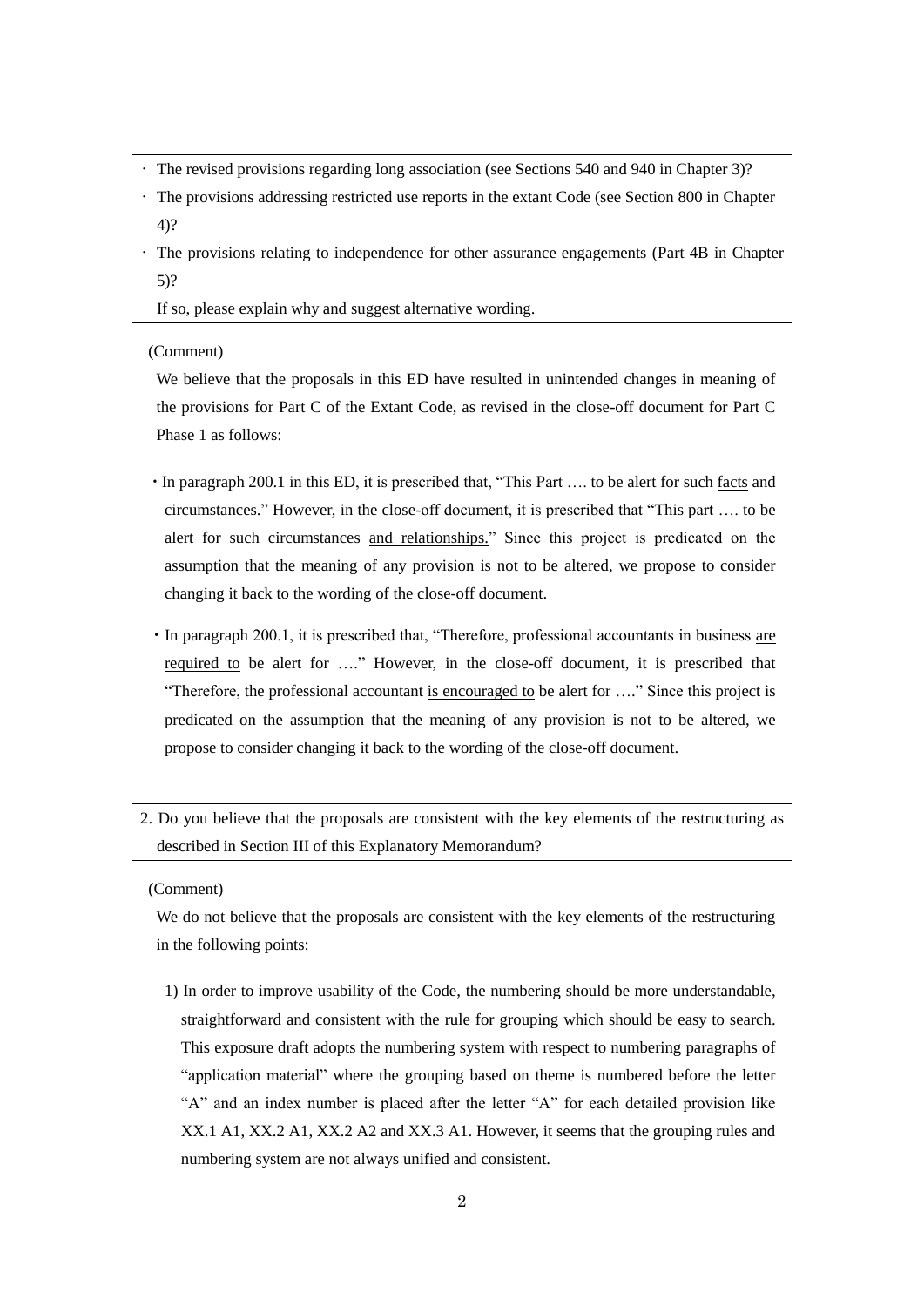For example, in the paragraphs "Other Considerations," there is an instance where different themes are bundled in the same group (e.g.  $220.14$  A1 and  $220.14$  A2) under 220.14 while in another instance different themes are grouped separately (e.g. 210.9 A1 and 210.10 A1). We believe that a simple sequential numbering system applied in the extant Code is more straightforward and easier to search.

- 2) Paragraph 220.4 A1 is followed by paragraph 220.5 A2. We believe this is a mistake for 220.5 A1 meaning 220.5A2 should be 220.5A1 and therefore, needs a correction.
- 3) Paragraphs 900.7 and 900.8 of Part 4B which prescribes independence for assurance engagements other than audit engagements are a rearrangement of the provisions set forth in paragraphs 291.2 and 291.12 of the Extant Code without altering their contents. These paragraphs 900.7 and 900.8 have similar wordings with some overlapping in part. Therefore, we propose to combine the contents of these paragraphs 900.7 and 900.8 into paragraph 900.7 and delete paragraph 900.8 as follows:

## [Exposure Draft]

- 900.7 Assurance engagements are designed to enhance intended users' degree of confidence about the outcome of the evaluation or measurement of a subject matter against criteria. The *International Framework for Assurance Engagements* (the Assurance Framework) describes the elements and objectives of an assurance engagement and identifies engagements to which ISAEs apply. For a description of the elements and objectives of an assurance engagement, refer to the Assurance Framework.
- 900.8 In an assurance engagement, the professional accountant expresses a conclusion designed to enhance the degree of confidence of the intended users (other than the responsible party) about the outcome of the evaluation or measurement of a subject matter against criteria. For further explanation, see the Assurance Framework.

## [Proposed Revision]

900.7 Assurance engagements are designed to enhance intended users' degree of confidence about the outcome of the evaluation or measurement of a subject matter against criteria. The *International Framework for Assurance Engagements* (the Assurance Framework) describes the elements and objectives of an assurance engagement and identifies engagements to which ISAEs apply. In an assurance engagement, the professional accountant expresses a conclusion designed to enhance the degree of confidence of the intended users (other than the responsible party) about the outcome of the evaluation or measurement of a subject matter against criteria. For further explanation, see the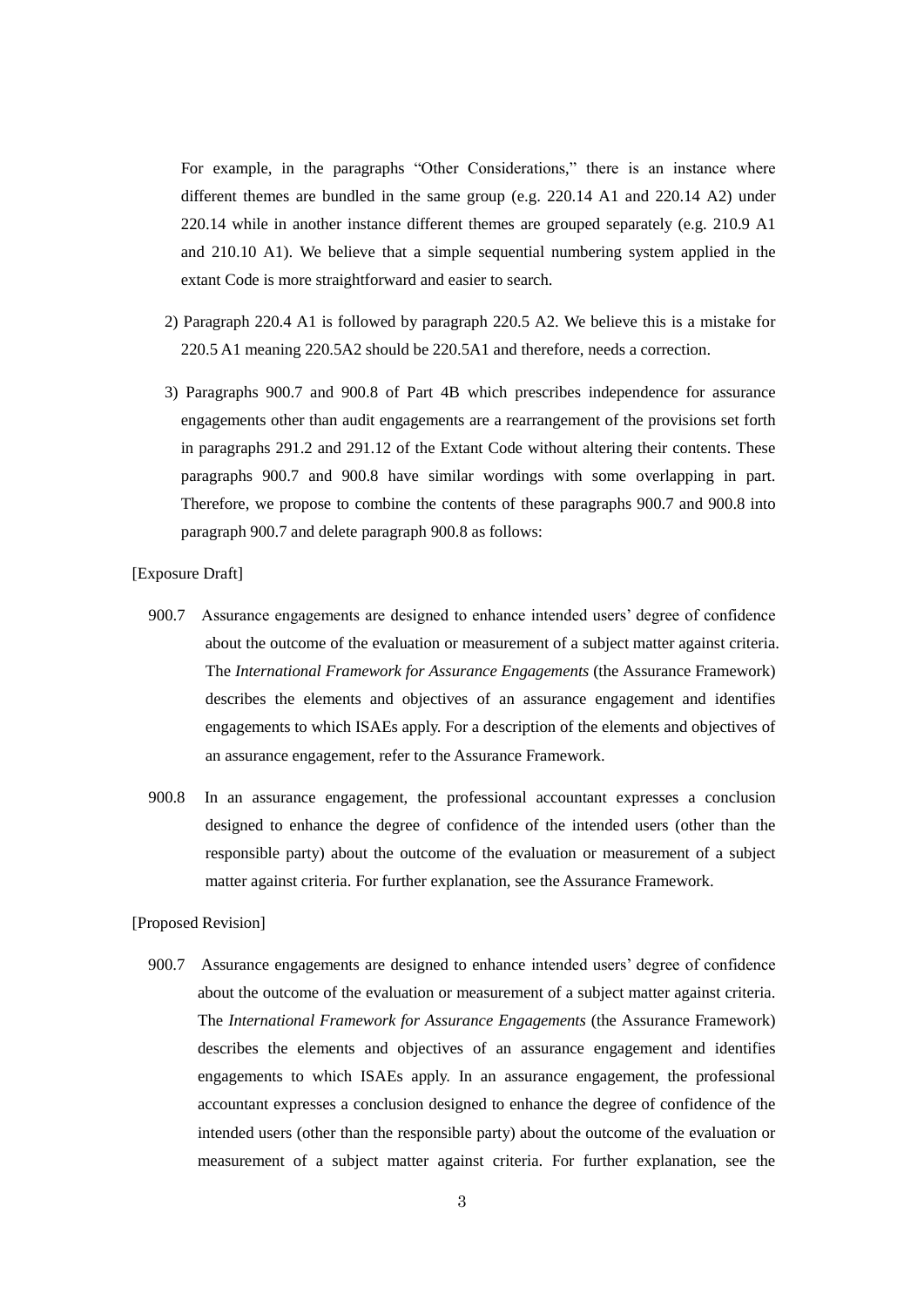Assurance Framework.

## *Conforming Amendments Arising from the Safeguards Project*

3. Respondents are asked for any comments on the conforming amendments arising from the Safeguards project. **Comments on those conforming amendments are requested by April 25, 2017 as part of a response to Safeguards ED-2.**

## (Comment)

Concerning the conforming amendments arising from the Safeguards project, please refer to the comments submitted in April 2017 (JICPA comments on the IESBA Exposure Draft, *Proposed Revisions Pertaining to Safeguards in the Code - Phase 2 and Related Conforming Amendments*).

#### *Effective Date*

4. Do you agree with the proposed effective dates for the restructured Code? If not, please explain why not.

(Comment)

We agree with the proposed effective dates.

# II. **Request for General Comments**

・*Small and Medium Practices (SMPs) and PAIBs* – The IESBA invites comments regarding any aspect of the proposals from SMPs and PAIBs.

(Comment)

We do not have any specific comments.

・*Regulators and Audit Oversight Bodies* – The IESBA invites comments on the proposals from an enforcement perspective from members of the regulatory and audit oversight communities.

(Comment)

Not applicable.